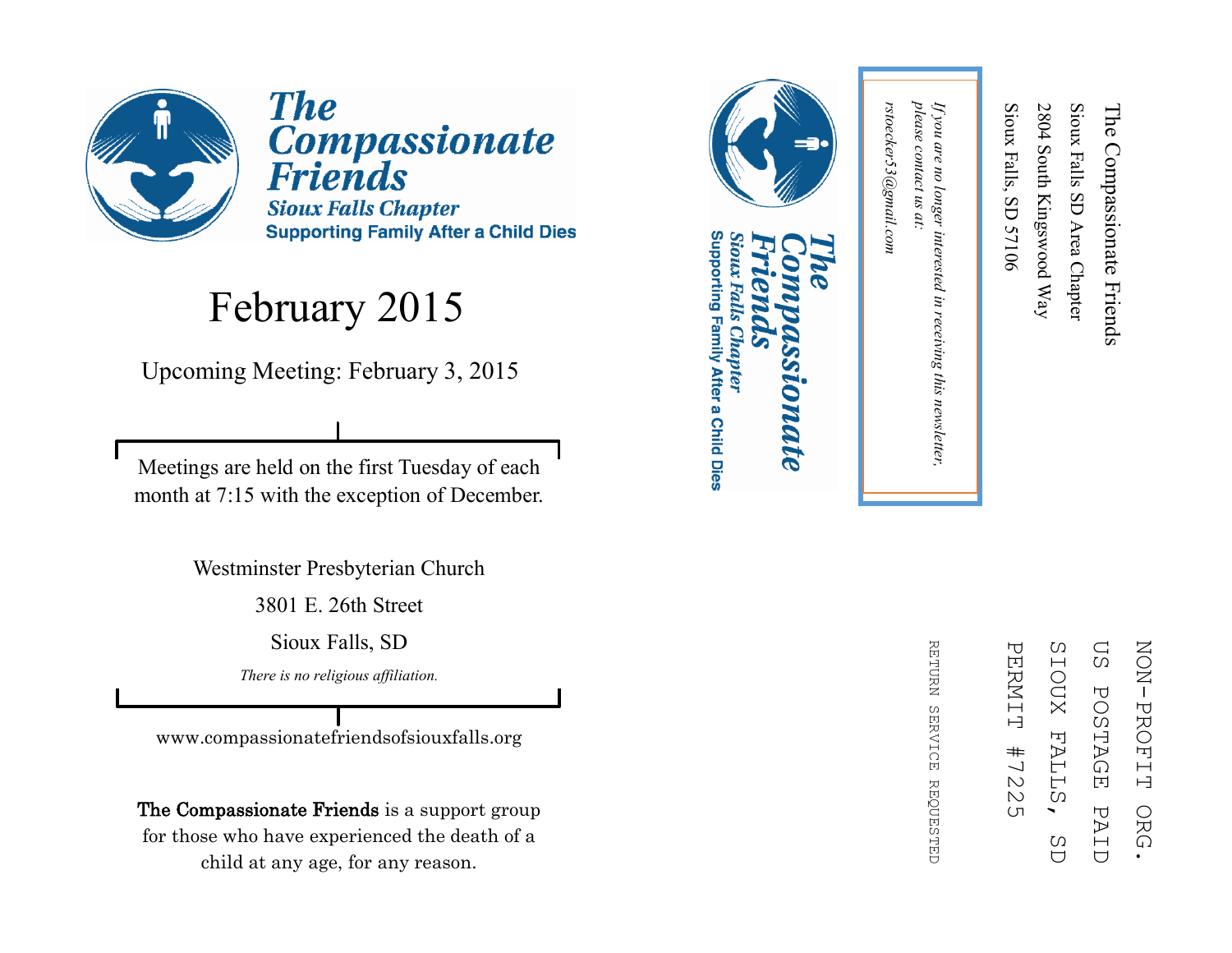



Dr. Watson-Miller

> Dr. WatsonDr. Watson-Miller is a Clinical Psychologist who lost her own son while in Graduate School in Miller is a Clinical Psychologist who lost her own son while in Graduate School in weekends. they learn therapeutic techniques. She works from her own private practice on evenings and she teaches psychodynamic psychotherapy and provides supervision to psychiatry residents as private and public sectors. She is on the faculty of USD Sanford School of Medicine where 1997. She graduated from the University of South Dakota in 2002 and has worked in both the private and public sectors. She is on the faculty of USD Sanford School of Medicine where she traches psychodynamic psychotherapy a

and Psychology in 1995 compelled her to honor his memory by completing her education and allowing him to live through her. In her journey through grief, she has gained unique insights into not just coping, but thriving th son standing in the bleachers as she graduated with a Bachelor's of Science in Criminal Justice by the support of her graduate program, her faith, and encouragement from others. She states, the gifts we have been given with others "Without adversity, we do not know how strong we really are. We have an obligation to share into not just coping, but thriving through adversity. She was gifted through her life experience allowing him to live through her. In her journey through grief, she has gained unique insights son standing in the bleachers as she graduated with a Bachelor's of Science in Criminal Justice Dr Watson

Miller without identifying information and will be used in future columns. email them to tcfsiouxfalls@yahoo.com. The questions will be forwarded to Dr. Watson-If you would like Dr. Watson-Miller to respond to your questions through this format, please entan uteun to terstouration@yantor.com. The questions with the tot wature to total warsour<br>Miller without identifying information and will be used in future columns. email them to tcfsiouxfalls@yahoo.com. The questions will be forwarded to Dr. WatsonIf you would like Dr. WatsonMiller to respond to your questions through this format, please

keeping a candle lit near the child's photo. When are rituals healthy and when can rituals be an unhealthy aspect of grieving? keeping a candle lit near the child's photo. When are rituals healthy and when can rituals be an unhealthy aspect of grieving? QUESTION: Many grieving parents develop rituals after the child's death such as visiting the grave on a certain day each week or QUESTION: Many grieving parents develop rituals after the child 's death such as visiting the grave on a certain day each week or

loss, and the survivor's level of functioning are all useful in discerning healthy from unhealthy rituals. ANSWER: There are a number of things that one can use to distinguish healthy from unhealthy rituals. The nature, time from the ANSWER: There at a number of things that one can use to distinguish health  $\lambda$  and  $\lambda$  and  $\lambda$  is the nature, time from the state of  $\lambda$  and  $\lambda$  and  $\lambda$  and  $\lambda$  and  $\lambda$  and  $\lambda$  and  $\lambda$  and  $\lambda$  and  $\lambda$  and  $\lambda$ loss, and the survivor's level of functioning are all useful in discerning healthy from unhealthy rituals.

One example of the nature of the ritual might involve the expense involved to engage in the ritual. For example, it might be One example of the nature of the ritual might involve the expense involved to engage in the ritual. For example, it might be considered more healthy to have a headstone made and placed on the grave rather than having a statue of the lost loved one made for ered more healthy to have a headstone made and placed on the grave rather than having a statue of the lost loved one made for one's yard.

once a week becomes a requirement to relieve feelings such as guilt it may become an obsession for the individual. The ritual may literally emotionally replace the lost loved one. It is useful to examine the purpose of the literally emotionally replace the lost loved one. In your question, you suggest going to the cemetery weekly. This might be considered healthy soon after the loss. However, if going literally emotionally replace the lost loved one. It is useful to examine the purpose of the ritual rather than the ritual once a week becomes a requirement to relieve feelings such as guilt it may become an obsession for the individual. The ritual may In your question, you suggest going to the cemetery weekly. This might be considered healthy soon after the loss. However,

someone cannot go to work, or remains socially isolated, or loses interest in pleasurable activities, this would indicate that the ritual itself has become problematic rather than the loss of the loved one. When the ritual itself begins to interfere with normal activities of daily living, it is said to interfere with one's level of functioning. If When the ritual itself begins to interfere with one's level one of daily living, it is said to interfere with one's level of function  $\mathbf f$ . itself has become problematic rather than the loss of the loved one. someone cannot go to work, or remains socially isolated, or loses interest in pleasurable activities, this would indicate that the ritual

guilt. Other areas are also good to look at. For example, does the ritual elicit healing or does it promote deeper depression or feelings of guilt. Is the ritual simply a way to avoid healing from the loss, keeping people "stuck" in their grief? Other areas are also good to look at. For example, does the ritual elicit healing or does it promote deeper depression or fe Is the ritual simply a way to avoid healing from the loss, keeping people "stuck" in their grief?

one else engaging in behaviors for too long, or at great expense, or at the expense of their daily functioning, they may benefit from consulting with a mental health professional to help them assess the situation. The simplest way to think about this is that anything in the extreme makes people ill. If you are concerned about yourself or someconsulting with a mental health professional to help them assess the situation.<br>With compassion always,<br>Rebecca J. Watson-Miller, Ph.D. one else engaging in behaviors for too long, or at great expense, or at the expense of their daily functioning, they may benefit The simplest way to think about this is that anything in the extreme makes people ill. If you are concerned about yourself or some-

With compassion always, With compassion always,

Rebecca J. Watson-Miller, Ph.D Rebecca J. Watson

 $\mathbf{D} \mathbf{r}$  . suggestions DISCLAIMER: The responses published in the newsletter in suggestions to the recipients of this newsletter. DISCLAIMER: The responses published in the newsletter in no way suggest that there<br>is a therapeutic relationship between the individual who submitted the question and<br>Dr. Watson-Miller. The responses are written for the pu Dr. Watson is a therapeutic relationship between the individual who submitted the question and ່ທ  $\omega$ Watson-Miller. therapeutic relationship between the individual  $\begin{array}{c}\n\uparrow \\
\downarrow\n\end{array}$ the recipients The responses  $\frac{0}{10}$ this are written for newsletter. the who submitted the question and esodind no way suggest that there  $\frac{0}{1}$ providing general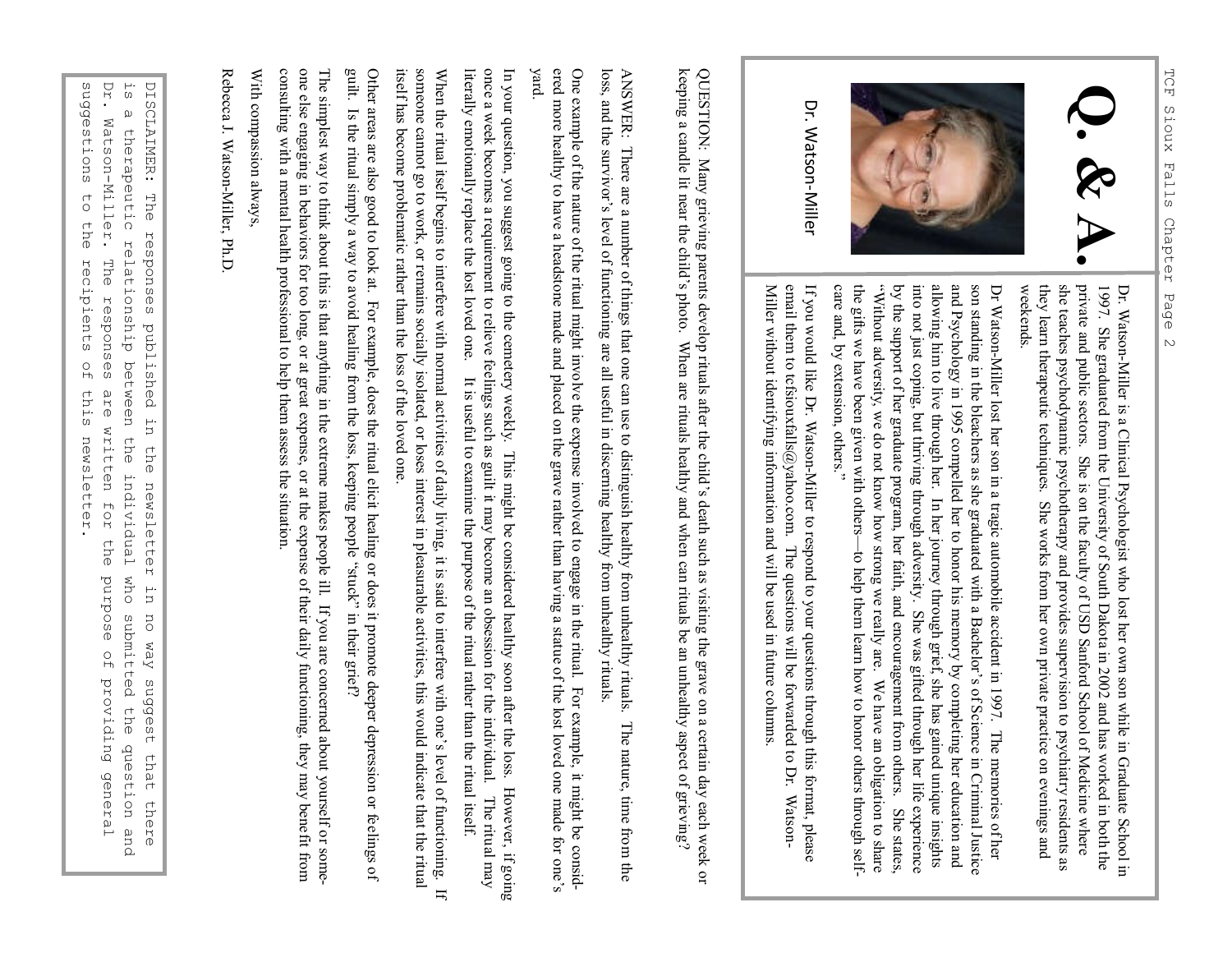| Some of us are far along in our grief, but others still feel a grief so fresh and so intensely painful that they fee                                                                                                                                                                                                                                                                                                                                                                                                                                                                                                                                                                                                                                                                                                                                                                                                                                                                             |                                                                                                                                                                                                                                                                                                                             | www.compassionatefriends.org                                         | National Office: 877-969-0010<br>The Compassionate Friends |                         | kristin.tcf@gmail.com | Kristin Seruyange 605-610-9432 | mpastel@sio.midco.net | Peggy Mastel 605-351-8823<br>rstoecker53@gmail.com | Ruth Stoecker 605-201-1426<br>TCF Leaders for Sioux Falls: | about your child during the month of your<br>will have a table set up for you to bring<br>child's birthday.<br>pictures and anything you wish to share<br>As part of remembering our children, we |
|--------------------------------------------------------------------------------------------------------------------------------------------------------------------------------------------------------------------------------------------------------------------------------------------------------------------------------------------------------------------------------------------------------------------------------------------------------------------------------------------------------------------------------------------------------------------------------------------------------------------------------------------------------------------------------------------------------------------------------------------------------------------------------------------------------------------------------------------------------------------------------------------------------------------------------------------------------------------------------------------------|-----------------------------------------------------------------------------------------------------------------------------------------------------------------------------------------------------------------------------------------------------------------------------------------------------------------------------|----------------------------------------------------------------------|------------------------------------------------------------|-------------------------|-----------------------|--------------------------------|-----------------------|----------------------------------------------------|------------------------------------------------------------|---------------------------------------------------------------------------------------------------------------------------------------------------------------------------------------------------|
| cumstances. We are a unique family because we represent many races, creeds, and relationships. We are young, and we are old<br>are angry, filled with guilt or in deep depression, while others radiate an inner peace. But whatever pain we bring to this gather-<br>no hope. Some of us have found our faith to be a source of strength, while some of us are struggling to find answers. Some of us<br>ing of The Compassionate Friends, it is pain we will share, just as we share with each other our love for the children who have<br>pain becomes my pain, just as your hope becomes my hope. We come together from all walks of life, from many different cir-<br>with hope. The children we mourn have died at all ages and from many different causes, but our love for them unites us. Your<br>We need not walk alone. We are The Compassionate Friends. We reach out to each other with love, with understanding, and<br>The Compassionate Friends Credo<br><b>helpless and see</b> | held on January 6, 2015. Ten members braved the cold and wind and<br>our hopes for the new year. We hope more people are able to join us<br>The Jnuary meeting of the Compassionate Friends of Sioux Falls was<br>we discussed the good and hard things about this holiday season and<br>for the upcoming February meeting. | Centerville, SD 5701<br>1041 Lincoln St.<br>$\overline{\mathcal{A}}$ | Joyce Buseman, TCF Treasurer                               | Send your love gift to: | Address:              | Submitted by:                  | Love Gift Amount:     | In Memory of:                                      | Your donation is greatly appreciated                       | month so that they may be included in the fol-<br>Please send in love gifts by the 5th of the<br>lowing month's newsletter.<br>The Gift of Love                                                   |

## TCF Sioux Falls Chapter Page TCF Sioux Falls Chapter Page 3  $\omega$

ing Of The Compassionate Friends, it is pain we will share, just as we share with each other our love for the children who have  $\kappa$ died. We are all seeking and struggling to build a future for ourselves, but we are committed to building a future together. died. We are all seeking and struggling to build a future for ourselves, but we are committed to building a future together. We reach out to each other in love to share the pain as well as the joy, share the anger as well as the peace, share the faith as well as the doubts, and help each other to grieve as well as to grow. We Need Not Walk Alone. We Are The Compassionate Friends.

reach out to each other in love to share the pain as well as the joy, share the anger as well as the peace, share the faith as well as the doubts, and help each other to grieve as well as to grow. We Need Not Walk Alone. We Are The Compassionate Friends.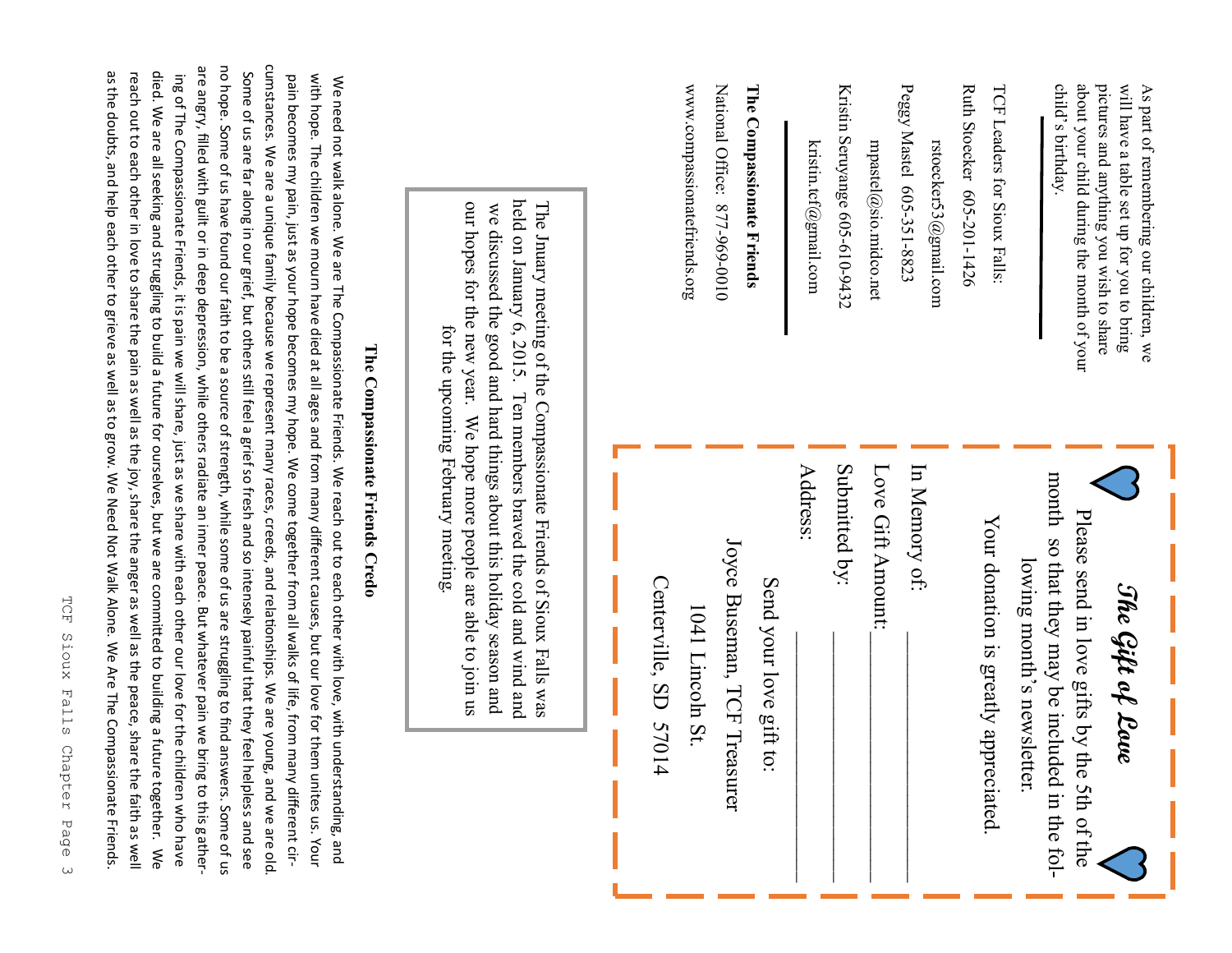| self                    | Shoulders gently tremble<br>Arms tightly wrapped about one-<br>A moaning soft and low<br>Intense, this pain that surely<br>Deep within begins the ache<br>Body rocking to and fro<br>Will cause a heart to break<br>Emptiness is mighty               | Of this I know so well<br>This mindless cast of spell<br>Without you, I fall victim to<br>Thus begins the healing process<br>TCF Pasco County, FL<br>In Memory of Rob | Donna Gerrior            |
|-------------------------|-------------------------------------------------------------------------------------------------------------------------------------------------------------------------------------------------------------------------------------------------------|-----------------------------------------------------------------------------------------------------------------------------------------------------------------------|--------------------------|
|                         |                                                                                                                                                                                                                                                       |                                                                                                                                                                       |                          |
| donation.               | Sponsors are considered Honorary Associates of our organization and are recognized at the level of their<br>HONORARY ASSOCIATES OF COMPASSIONATE FRIENDS<br>We would like to offer our sincere and grateful appreciation to the following supporters: |                                                                                                                                                                       |                          |
| DIAMOND (\$500)         | GOLD (\$150)                                                                                                                                                                                                                                          | <b>SILVER (\$100)</b>                                                                                                                                                 | Fiberglass Repair        |
| First Premier Bank      | Soil Technologies, Inc                                                                                                                                                                                                                                | George Boom Funeral Home                                                                                                                                              | Julie Job-Re/Max Profes- |
|                         | Heritage Funeral Home<br>Miller Funeral Home                                                                                                                                                                                                          | $H$ ome<br>Dindot-Klusman Funeral                                                                                                                                     | sionals                  |
|                         |                                                                                                                                                                                                                                                       | Catholic Family Services                                                                                                                                              |                          |
| <b>PLATINUM (\$250)</b> |                                                                                                                                                                                                                                                       | Family Memorials by Gibson                                                                                                                                            | <b>BRONZE (\$50)</b>     |
| Diamond Mowers, Inc.    |                                                                                                                                                                                                                                                       | Weiland Funeral Chapel                                                                                                                                                | Knudson & Buseman Insur- |
| DE & TS (Josh Fiedler)  |                                                                                                                                                                                                                                                       | Key Real Estate—Jim Carlson                                                                                                                                           | ance                     |
| Sisson Printing         |                                                                                                                                                                                                                                                       | Minnehaha Funeral Home                                                                                                                                                | <b>Shaffer Memorials</b> |
|                         |                                                                                                                                                                                                                                                       | Hartquist Funeral Home                                                                                                                                                |                          |
|                         |                                                                                                                                                                                                                                                       | Caroline Christopher                                                                                                                                                  |                          |
|                         |                                                                                                                                                                                                                                                       | Dr. Richard Howard                                                                                                                                                    |                          |
|                         |                                                                                                                                                                                                                                                       |                                                                                                                                                                       |                          |
| Special thanks to:      |                                                                                                                                                                                                                                                       |                                                                                                                                                                       |                          |
|                         | WESTMINSTER PRESBYTERIAN CHURCH-hosting our monthly meetings                                                                                                                                                                                          |                                                                                                                                                                       |                          |
| MILLER FUNERAL HOME-    | -providing cookies for our meetings                                                                                                                                                                                                                   |                                                                                                                                                                       |                          |
|                         | $\text{AVERA}$ —donating the printing of our newsletters                                                                                                                                                                                              |                                                                                                                                                                       |                          |

TCF Sioux Falls Chapter Page 4 sioux Falls Chapter Page  $\overline{4}$ 

**TCF** 

### **Ritual**

They're crying once again Then realize it's just the eyes When did it start to rain? A gaze thru blurry window

A gaze thru blurry window<br>When did it start to rain?<br>Then realize it's just the eyes<br>They're crying once again

A knowing eye made blind A cleansing of the tortured soul A numbing of the mind A ritual of comfort

A ritual of comfort<br>A numbing of the mind<br>A cleansing of the tortured soul<br>A knowing eye made blind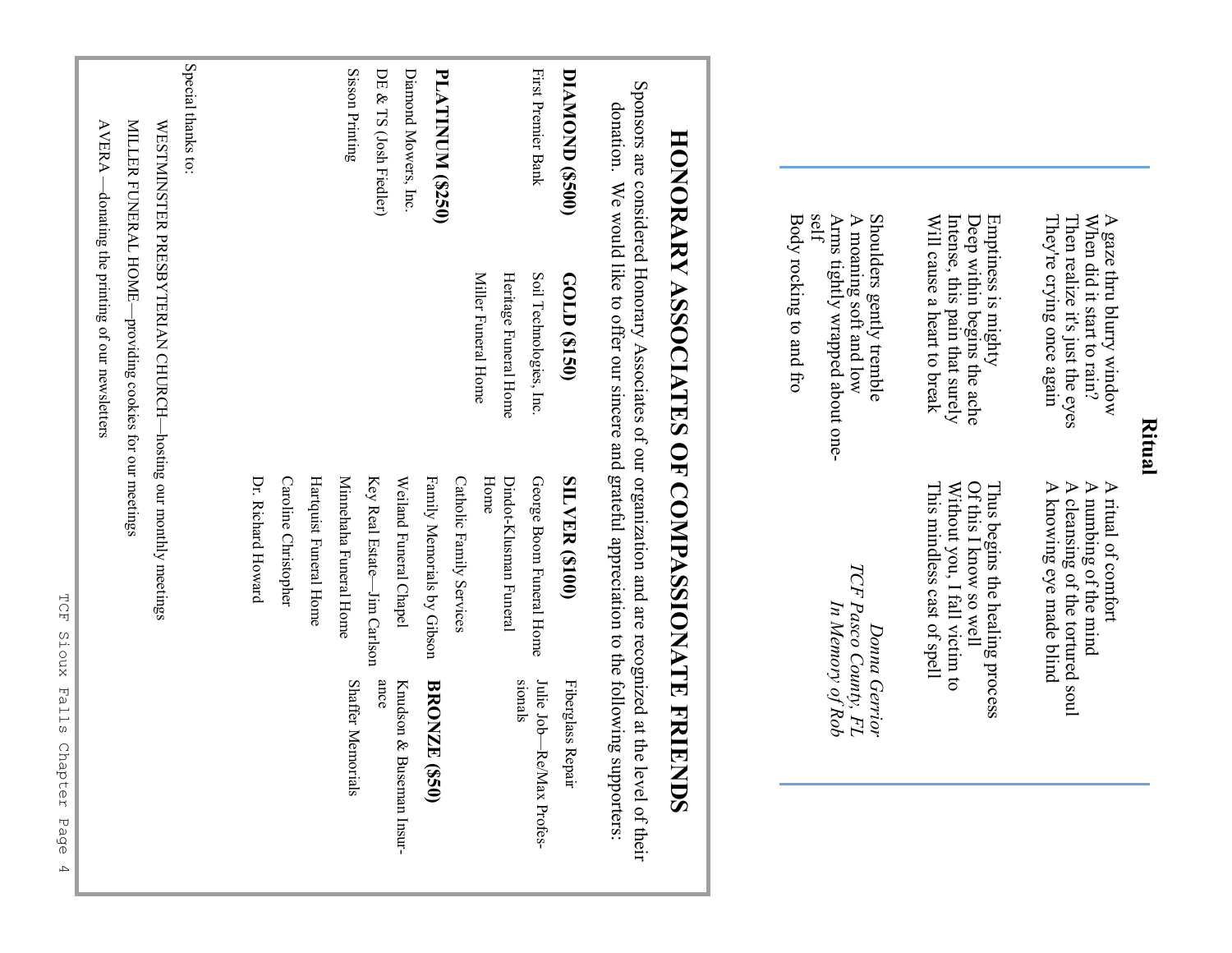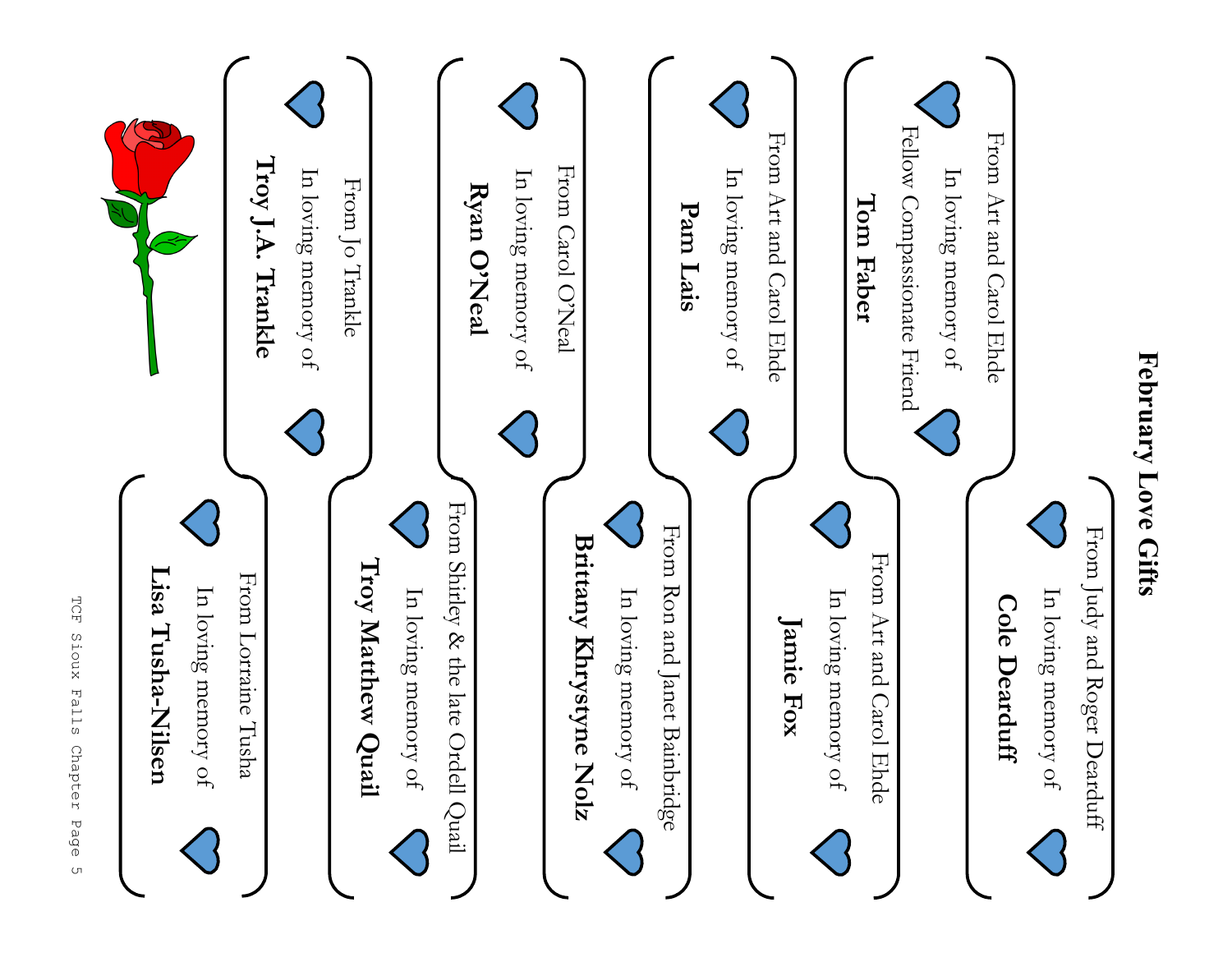| Copyright 2012/Permission for TCF chapters to reprint granted by the author |  |
|-----------------------------------------------------------------------------|--|
| TCF Rockland County, NY<br>Melissa Anne Schroeter                           |  |
| my child.                                                                   |  |
| by the death of                                                             |  |
| crafted                                                                     |  |
| an inner scar                                                               |  |
| A part of me                                                                |  |
| that is now.                                                                |  |
| The hollow place                                                            |  |
| you being gone.                                                             |  |
| every day                                                                   |  |
| the emptiness                                                               |  |
| to feel the loss                                                            |  |
| Just another time                                                           |  |
| to celebrate love.                                                          |  |
| set aside                                                                   |  |
| This day                                                                    |  |
|                                                                             |  |
| Valentine's Day 2012                                                        |  |

Sioux Falls Candle Lighting Touches Many **Sioux Falls Candle Lighting Touches Many**

More than 100 grieving family members and friends attended TCF 18s Annual Candle Lighting ceremony held during the evening of December 14s at the organization's monthly meeting facility, Westminster Presbyterian Church in Sioux Falls.

This year's program once again included the amazing voices of *Anjelic*, a group of women from the Sioux Falls area<br>who use their musical gifts to help us memorialize our children in song. Also for a second year, one of o 's program once again included the amazing voices of *Anjelic*, a group of women from the Sioux Falls area ents, Susanne Harmon, sang who use their musical gifts to help us memorialize our children in song. Also for a second year, one of our grieving par- "Precious Child", a powerful song of longing and love as we listened in the darkened church, holding our flickering candles.

Because music communicates so many emotions to us, the program this year included a brave, talented father, Kirk Lee, who played guitar and sang, "Gone Too Soon" in memory of his beloved daughter. We were also blessed with playing "Amazing Grace" and "Going Home" in honor of their young friend and fellow piper, Ian Mastel. who played guitar and sang, Because music communicates so many emotions to us, the program this year included a brave, talented father, Kirk Lee, "Gone Too Soon" in memory of his beloved daughter. We were also blessed with bagpipers

on the following page. Grief is such a complicated process of accepting the loss of a loved one. In an attempt to recognize the facets of each type of loss, one of our grieving mothers, Peggy Mastel, wrote and delivered "Five Candles", a tribute on the following page. type of loss, one of our grieving mothers, Peggy Mastel, wrote and delivered Grief is such a complicated process of accepting the loss of a loved one. In an attempt to recognize the facets of each "Five Candles", a tribute which can be seen

Timed to coincide with the wave of candle lightings around the world, we passed the light from person to person, and<br>when all our candles were burning, we passed the microphone and honored each child we have lost by saying **names**. names. when all our candles were burning, we passed the microphone and honored each child we have lost by saying their Timed to coincide wave of candle lighting around the wave dual distribution from person to person to person to person to person to person to person to person to person to person to person to person to person to person to

ly as they left the service, a beautiful reminder that our children are not forgotten during this difficult holiday. She foun One of our mothers, Julie Forster, had worked tirelessly through the fall to find something that we could give each fami-One of our mothers, Julie Forster, had worked trielessly through the fall to find something that we could give each fami-<br>ly as they left the service, a beautiful reminder that our children are not forgotten during this di handmade stained glass angel ornaments made by a regional artisan. We were able to order the angels in time and each family was able to personalize and take an ornament home.

"We want our candle lighting ceremony to give our grieving families some comfort during this season of sadness, "We want our candle lighting ceremony to give our grieving families some comfort during this season of sadness," said<br>Ruth Stoecker, regional director of TCF Sioux Falls chapter. "We will never forget our children, ever!" Ruth Stoecker, regional director of TCF Sioux Falls chapter. "We will never forget our children, ever!"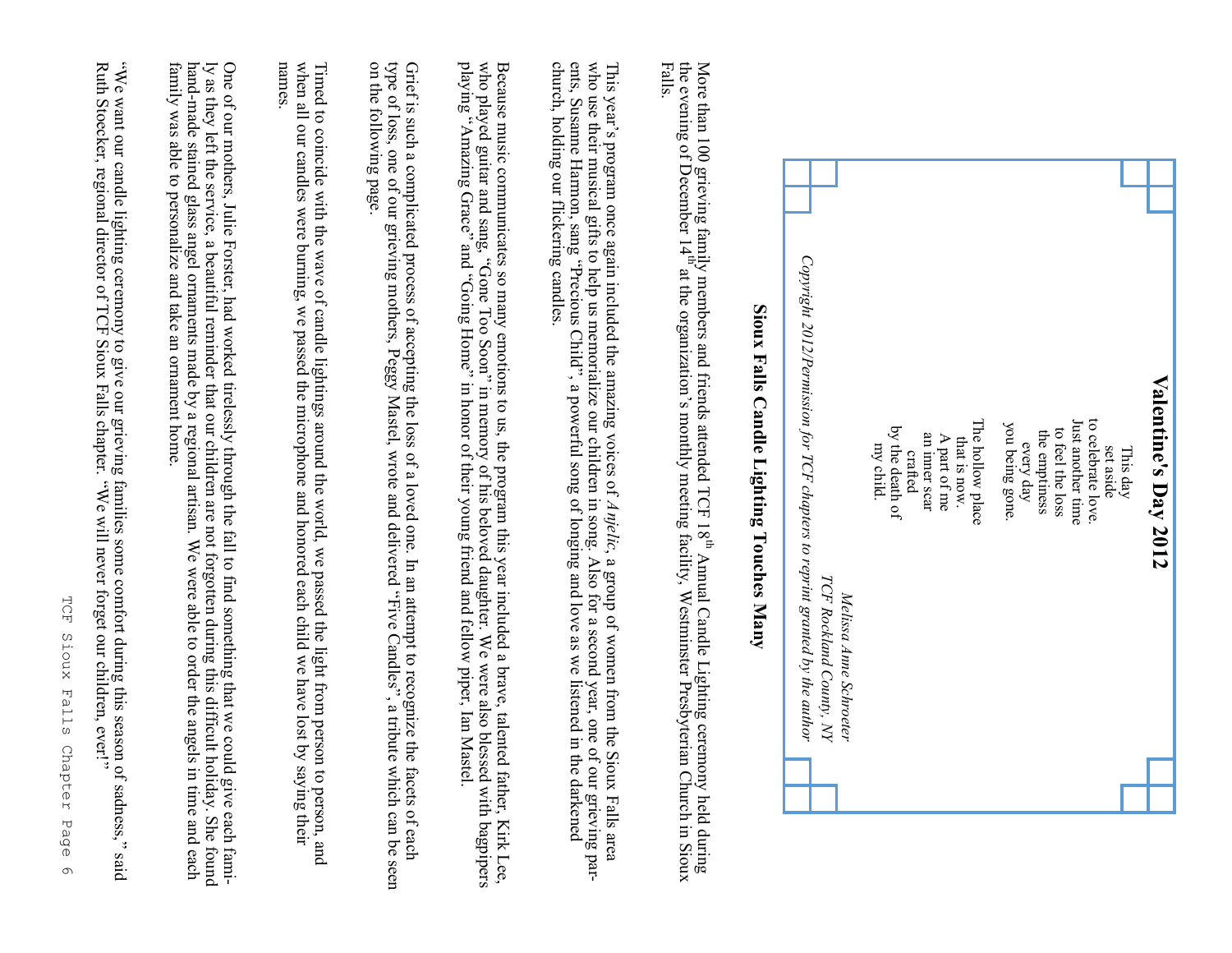

#### **Five Candles Five Candles**

hearts. We remember the thrill of hearing the doctor tell us you were on the way and the excitement of spreading the news. We chose your name, we dreamed of first smiles, first steps, the first birthday. Your you are loved time with us was only a flash of light ... and then you were gone. With every beat of my heart, my baby, We light this candle in memory of the babies who left us with empty arms, but who live forever in our you are loved. time with us was only a flash of light spreading the news. We chose your name, we dreamed of first smiles, first steps, the first birthday. Your hearts. We remember the thrill of hearing the doctor tell us you were on the way and the excitement of We light this candle **in memory of the babies** … and then you were gone. With every beat of my heart, my baby, who left us with empty arms, but who live forever in our

an alien universe where grandparents have to bury a beloved child. We treasured your handprints on the our arms surround you The years you added to our lives have been erased by your death. We shall not rest easy again, child, until walls and exclaimed over artwork and report cards as if we'd never seen such talent, maybe even genius We light this candle in memory of the grandchildren who hugged their way into our hearts, then left us in our arms surround you. The years you added to our lives have been erased by your death. We shall not rest easy again, child, until walls and exclaimed over artwork and report cards as if we an alien universe where grandparents have to bury a beloved child. We treasured your handprints on the We light this candle **in memory of the grandchildren** who hugged their way into our hearts, then left us in 'd never seen such talent, maybe even genius.

than lonely without you. I remember you with love and sadness. friend. You were supposed to side with me when Mom and Dad go crazy with rules. I am so much more how to burp the alphabet. You could be such a pest and take my things, yet you were always my best grated when you died. Nothing will ever be the same. You were supposed to show me how to grow up and We light this candle in **memory of the brothers and sisters** we lost, and the safe, secure family that disintegrated when you died. Nothing will ever be the same. You were supposed to show me how to grow up and<br>how to burp the alphabet. You could be such a pest and take my things, yet you were always my best<br>friend. You were suppo We light this candle in **memory of the brothers and sisters** we lost, and the safe, secure family that disinte-

sionate, caring woman you would have become so we created that image in our hearts and hold it close success and strong relationships, big dreams and dancing with butterflies. We can't see the kind, compas-We mourn you, darling daughters, we love you. We light this candle in memory of the little girls, the young ladies, the women, the daughters we have lost.<br>You added so much joy to our lives with your open heart and sense of wonder. We wanted it all for you; sionate, caring woman you would have become so we created that image in our hearts and hold it close.<br>We mourn you, darling daughters, we love you.<br>We mourn you, darling daughters, we love you. success and strong relationships, big dreams and dancing with butterflies. We can You added so much joy to our lives with your open heart and sense of wonder. We wanted it all for you; 't see the kind, compas-

sons roared into our lives and captured our love. So you have to forgive our belief that it can't be true, you love you, my son, forever. We light this candle in memory of our sons who are not here to hold us up today. Always in a hurry, our love you, my son, forever.all-thingscan't be dead. Our handsome little boys grew into more handsome young men loving computers, cars, and sons roared into our lives and captured our love. So you have to forgive our belief that it can't be true, you pizza. I wish you could see the hole in my heart that you left, my son. With every breath I take, I